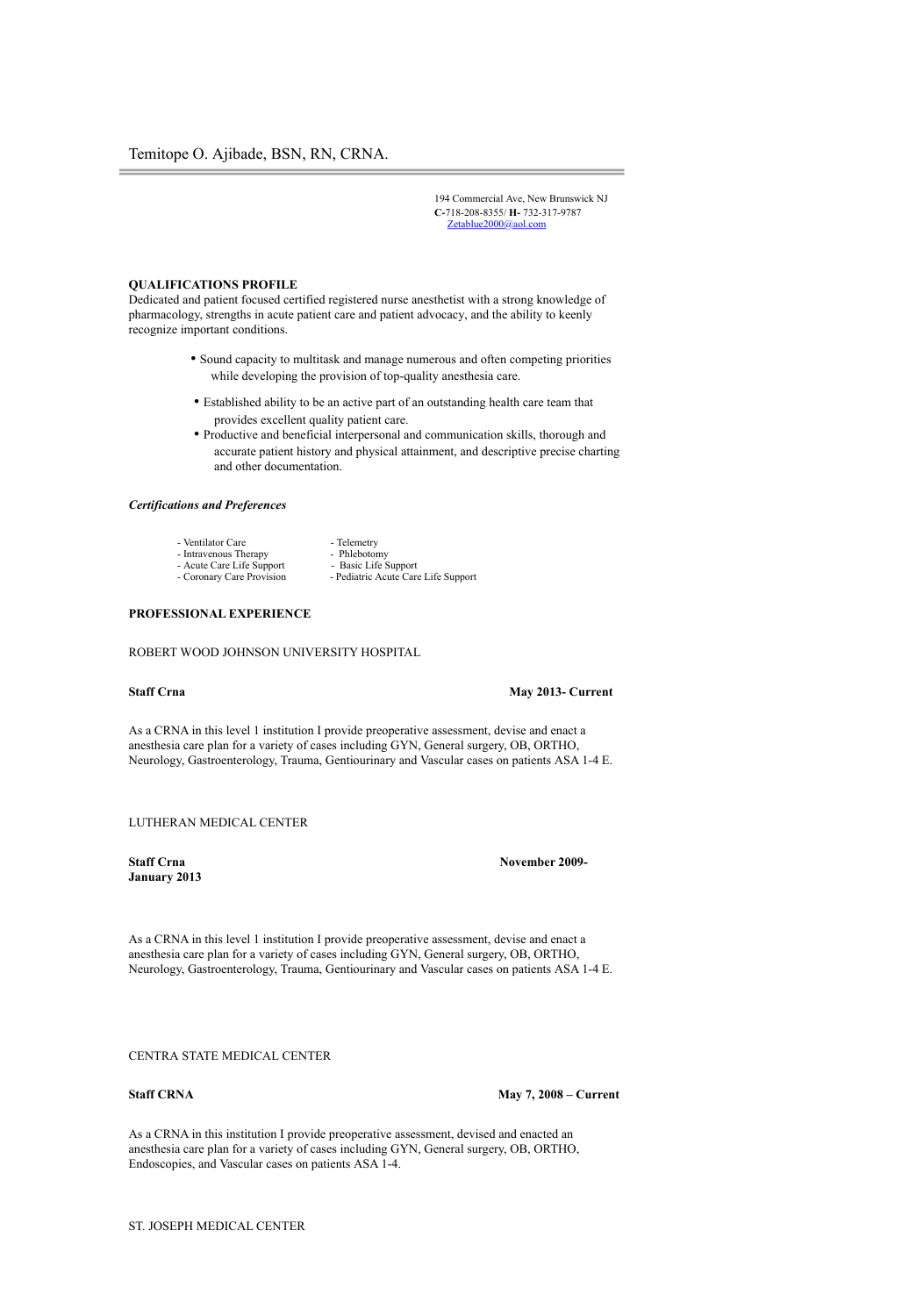As a CRNA in this institution I provided preoperative assessment, devised and enacted and anesthesia care plan for a variety of cases including GYN, ENT, healthy PEDS, General surgery cases on patients ASA 1-4 E, OB, ORTHO, Endoscopies, Vascular, Cardiology, Thoracic and a few Hearts.

#### **Student Registered Nurse Anesthetist August 2004 – May 2007**

Hospitals Associated with SUNY Downstate Medical Center Nurse Anesthesia Program

Wycoff Heights Medical Center, Kings County Hospital, The Brooklyn Hospital Center

As a SRNA I have been required to preoperatively assess patients, anticipate perioperative needs, and knowledgably administer anesthesia for all surgeries including vascular, thoracic, abdominal, obstetric, ophthalmic, orthopedic, and pediatric cases. Patients for the above surgeries are of ASA classes I- IV E.

### CONEY ISLAND HOSPITAL

**Staff Nurse, Psychiatry January 2004 - January 2005**

As a staff nurse I cared for the mentally ill. My responsibilities included but were not limited to medication administration as per doctors orders, the application of carefully developed care plans, education of patients and family members the specific illness and transition process from the inpatient community to the out patient community, assistance to ADL, and assessment of health needs and crisis intervention.

STATEN ISLAND UNIVERSITY HOSPITAL, Staten Island, New York

### **Staff Nurse, Coronary Care Unit January 2003- May 2007**

I served as a nurse caring for patients with acute illnesses, including cognitive heart failure, acute myocardial infarction, drug overdose and withdrawal, respiratory failure, and disseminated intravascular coagulopathy. I promoted health and supported patients and their families in coping with illness. I am skilled in Hewlett Packard bedside monitoring and 12 lead EKG attainment. I am familiar with working with a number of respiratory ventilators.

 - I was an integral and efficient part of participating in a number of quality assurance programs designed to identify and evaluate problems, manage patient census, and staff effectiveness by ensuring appropriate patient care was provided according to hospital protocol for each patient specific to his/her illness.

- I exhibited sincere motivation and competency by providing the highest quality patient care to each patient.

## SAFE HARBOR HEALTH HOME CARE SERVICES, Staten Island, New York

## **Home Health Care Nurse September 1997-2003**

I provided safe and competent care to a diverse group of patients ranging from adults to children as young as 3 months of age. I have provided home care for patients with illness ranging from Cerebral Palsy, Downs Syndrome, Cleft Palate, Epilepsy, ALS, HIV infection, full blown AIDS, Respiratory Failure in need for respiratory BIPAP maintenance or respiratory maintenance on portable domestic ventilators. I am familiar with working with patients with tracheotomy's, various GI stomas, foot ulcers, sacral decubiti, degrees of blindness, and degrees of paralysis.